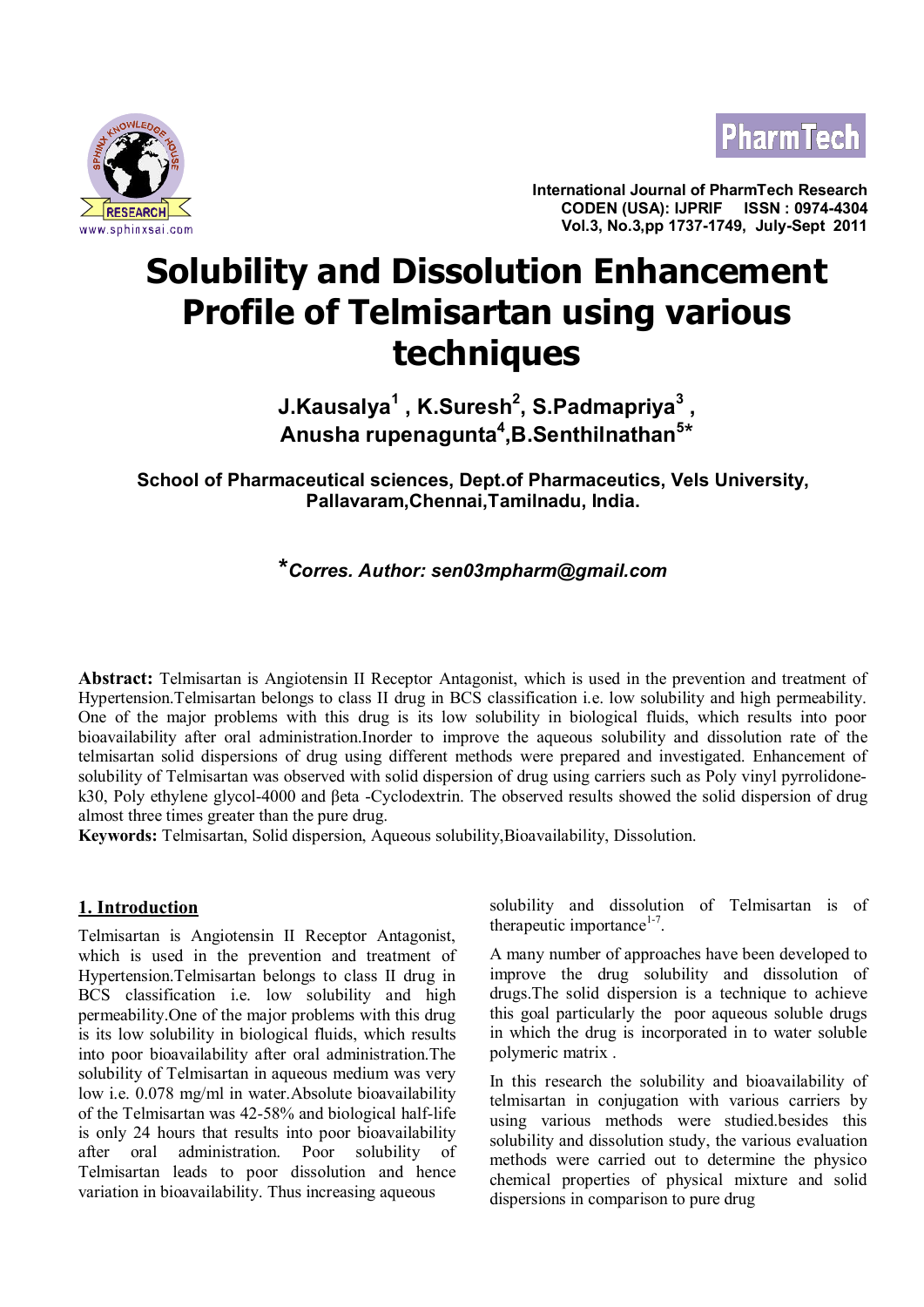#### **2. Materials and Methods**

# **Materials**

Telmisartan was obtained from Orchid health care ltd.Chennai.Ethanol, Methol,Sodium lauryl sulphate, Hydrochloric acid, Poly vinyl pyrrolidone-k30, Poly ethylene glycol-4000, and Beta-cyclodextrin were obtained from S.D. fine chemical ltd., Mumbai. All the other materials used in study were of analytical grade

# **Methods8-14**

#### **Preparation of physical mixtures**

Accurately weighed quantities of drug and carrier were weighed taken in a glass mortar were mixed thoroughly. The resultant mixture was passed through sieve number 100 # and was stored in desiccators for the complete removal of moisture and was tested for the content uniformity. Drug: polymer ratios of 1:1, 1:2 and 1:4 were prepared.

# **Solvent Evaporation Technique**

In this method the drug and carriers are used in different ratios [1:1, 1:2, 1:4]. The respective amount of carrier was dissolved in methanol (20ml) and Telmisartan was added in parts with continuous stirring. The solvent was then removed by evaporation. The prepared dispersions were pulverized and sifted through 100 # and stored in desiccator for further studies $21$ .

# **Kneading Method**7,21-23

In this method the drug and carriers are used in different ratios [1:1, 1:2, 1:4]. Both drug and carrier was triturated by using a small volume of ethanol and water $(1:1)$  to give a thick paste, which was kneaded upto 60 minutes and then kept for air dry. Then the dried mass was scratched and pulverized and sifted through 100# and stored in desiccator for further studies.

|      | Table no. I Portugua for Teminsarian I hysical mixtures |                       |                     |  |  |  |  |
|------|---------------------------------------------------------|-----------------------|---------------------|--|--|--|--|
| S.no | <b>Batch code</b>                                       | Composition           | Ratio(Drug:Carrier) |  |  |  |  |
|      | P1                                                      | Telmisartan+PVP-K30   | $1 \cdot 1$         |  |  |  |  |
|      | <b>P2</b>                                               | Telmisartan+ PVP-K30  | 1.2                 |  |  |  |  |
|      | P <sub>3</sub>                                          | Telmisartan+PVP-K30   | 1.4                 |  |  |  |  |
|      | P4                                                      | Telmisartan+PEG-4000  | $1 \cdot 1$         |  |  |  |  |
|      | <b>P5</b>                                               | Telmisartan+ PEG-4000 | 1.2                 |  |  |  |  |
|      | Р6                                                      | Telmisartan+PEG-4000  | 1.4                 |  |  |  |  |

**Table no: 1 Formula for Telmisartan Physical Mixtures**

**Table no 2 : Formula for Telmisartan solid dispersions using Solvent Evaporation Technique**

| S.no | <b>Batch code</b> | Composition           | Ratio(Drug:Carrier) |  |  |
|------|-------------------|-----------------------|---------------------|--|--|
|      | 81                | Telmisartan+PVP-K30   | $1 \cdot 1$         |  |  |
|      | <b>S2</b>         | Telmisartan+ PEG-4000 | $1 \cdot 1$         |  |  |
|      | S <sub>3</sub>    | Telmisartan+PVP-K30   | 1.2                 |  |  |
|      | S4                | Telmisartan+PEG-4000  | 1.2                 |  |  |
|      | S <sub>5</sub>    | Telmisartan+ PVP-K30  | 1.4                 |  |  |
|      | 86                | Telmisartan+PEG-4000  | $1 - 4$             |  |  |

| S.no | <b>Batch code</b> | Composition           | Ratio(Drug:Carrier) |  |  |
|------|-------------------|-----------------------|---------------------|--|--|
|      | D1                | Telmisartan+PVP-K30   | $1 \cdot 1$         |  |  |
|      | D <sub>2</sub>    | Telmisartan+ PEG-4000 | $1 \cdot 1$         |  |  |
|      | D <sub>3</sub>    | Telmisartan+PVP-K30   | 1.2                 |  |  |
|      | D4                | Telmisartan+PEG-4000  | 1.2                 |  |  |
|      | D <sub>5</sub>    | Telmisartan+ PVP-K30  | 1.4                 |  |  |
|      | D6                | Telmisartan+PEG-4000  | 1.4                 |  |  |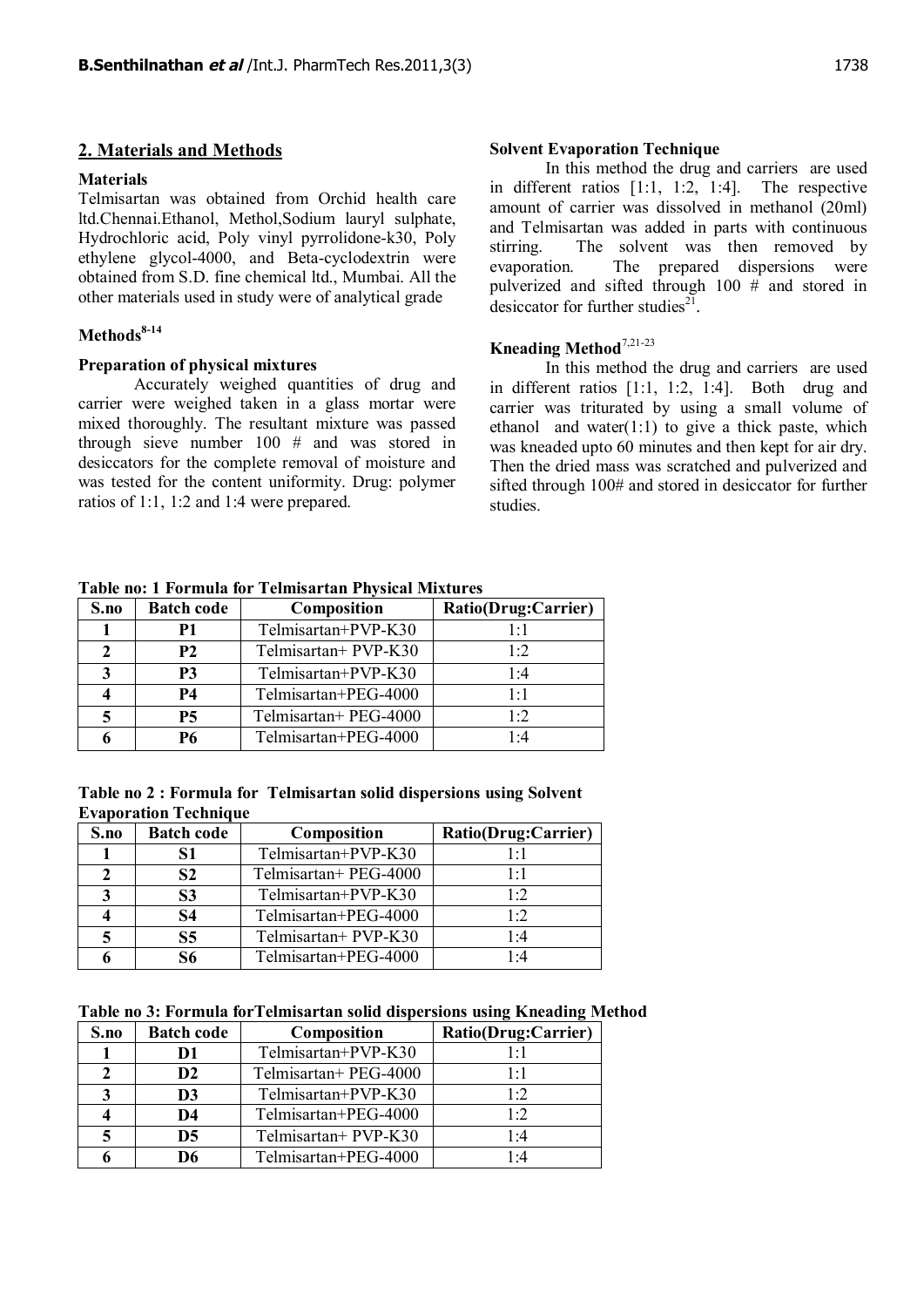### **Preparation Of Beta Cyclodextrin Inclusion**

#### **Complexes and Physical Mixtures Of Telmisartan15,23,26**

There are several carriers, which have been reported for the preparation of Inclusion complexes by using various methods of preparation described earlier. The following carriers were selected depending upon suitability of carriers like Beta Cyclodextrin. It was selected for their efficiency in increasing the dissolution rate of Telmisartan.

#### **Preparation of physical mixtures**

Accurately weighed quantities of drug and carrier were weighed taken in a glass mortar were mixed thoroughly. The resultant mixture was passed through sieve number 100 # and was stored in desiccators for the complete removal of moisture and was tested for the content uniformity. Drug: polymer ratios of 1:1, 1:2 and 1:4 were prepared.

#### **Preparation of inclusion complexes**

a. Solvent evaporation technique

- b. Kneading method
- **a. Solvent Evaporation Technique** In this method the drug and carriers are used in different ratios [1:1, 1:2, 1:4]. The respective amount of carrier was dissolved in methanol (20ml) and Telmisartan was added in parts with continuous stirring. The solvent was then removed by evaporation. The prepared dispersions were pulverized and sifted through 100 # and stored in desiccators for further studies.

# **b.Kneading Method**

In this method the drug and carriers are used in different ratios [1:1, 1:2, 1:4] Both drug and carrier was triturated by using a small volume of ethanol and water $(1:1)$  to give a thick paste, which was kneaded upto 60 minutes and then kept for air dry. Then the dried mass was scratched and pulverized and sifted through 100# and stored in desiccators for further studies.

| Telmisartan+ $\beta$ -cyclodextrin<br>P8 |                                    |  |
|------------------------------------------|------------------------------------|--|
| PQ                                       | Telmisartan+ $\beta$ -cyclodextrin |  |
|                                          |                                    |  |

**S.no Batch code Composition Ratio(Drug:Carrier)** 

**1 P7** Telmisartan+β-cyclodextrin 1:1

**Table no:4 Formula for Telmisartan Physical Mixtures**

| Table no 5: Formula for Telmisartan Inclusion Complexes using Solvent Evaporation |  |  |  |  |
|-----------------------------------------------------------------------------------|--|--|--|--|
| Technique                                                                         |  |  |  |  |

| S.no | <b>Batch code</b> | <b>Composition</b>                 | Ratio(Drug:Carrier) |
|------|-------------------|------------------------------------|---------------------|
|      |                   | Telmisartan+ $\beta$ -cyclodextrin |                     |
|      |                   | Telmisartan+ $\beta$ -cyclodextrin |                     |
|      |                   | Telmisartan+ $\beta$ -cyclodextrin | :4                  |

#### **Table no 6 : Formula for Telmisartan Inclusion Complexes using Kneading Method**

| $S$ .no | <b>Batch code</b>       | Composition                        | Ratio(Drug:Carrier) |
|---------|-------------------------|------------------------------------|---------------------|
|         | $^{\prime}$ $^{\prime}$ | Telmisartan+ $\beta$ -cyclodextrin |                     |
|         | C5                      | Telmisartan+ $\beta$ -cyclodextrin |                     |
|         |                         | Telmisartan+ $\beta$ -cyclodextrin | l 14                |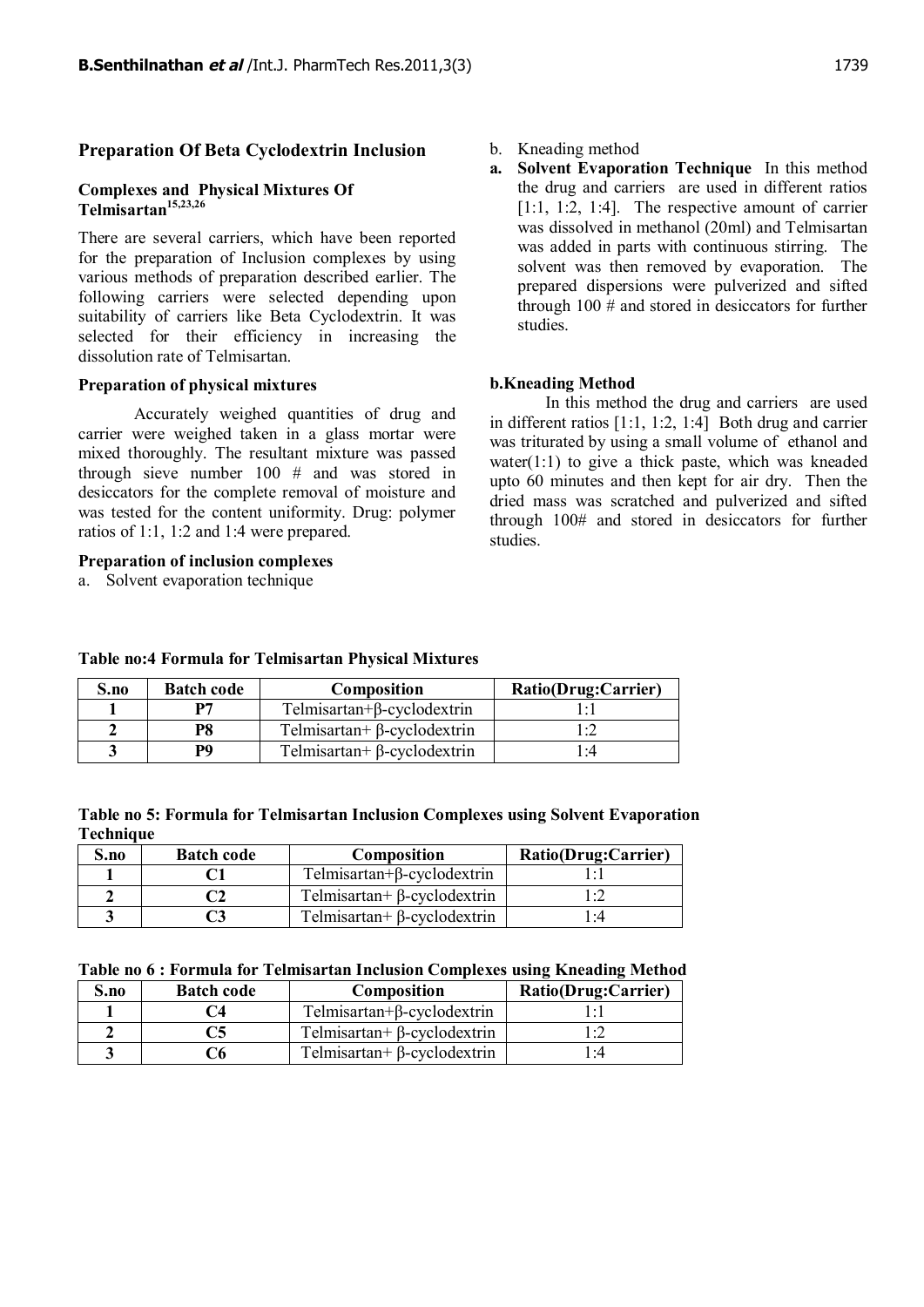# **3. Results and Discussion**

# **3.1 Preformulation Studies**

# **3.1.1 Organoleptic properties**

**Table No: 7**

| <b>Tests</b> | <b>Specification</b>     | <b>Observation</b> |
|--------------|--------------------------|--------------------|
| Color        | White colored powder     | White powder       |
| <b>Taste</b> | <b>Bitter</b>            | <b>Bitter</b>      |
|              | <b>Odour</b>   Odourless | Odourless          |

# **3.1.2 Micromeritic Properties of Telmisartan and Excipients**

# **Table No: 8**

| S.NO           | <b>PRARMETERS</b>          | <b>TELMISARTAN</b> | <b>PVP-K30</b>                         | <b>PEG-4000</b>                      | B-                                     |
|----------------|----------------------------|--------------------|----------------------------------------|--------------------------------------|----------------------------------------|
|                |                            |                    |                                        |                                      | <b>CYCLODEXTRIN</b>                    |
|                | <b>Bulk</b>                | $0.512 \pm 0.21$   | $0.571 \pm 0.12$                       | $0.585 \pm 0.21$                     | $0.513 \pm 0.36$                       |
|                | Density $(gm/ml)$          |                    |                                        |                                      |                                        |
| $\sqrt{2}$     | Tapped                     | $0.951 \pm 0.36$   | $0.606 \pm 0.25$                       | $0.645 \pm 0.14$                     | $0.745 \pm 0.21$                       |
|                | Density(gm/ml)             |                    |                                        |                                      |                                        |
| $\overline{3}$ | Compressibility $(\%)$     | $44.44 \pm 0.12$   | $5.7 \pm 0.14$                         | $9.30\pm0.36$                        | $21.7\pm0.12$                          |
| $\overline{4}$ | Hausner's ratio            | $1.8 \pm 0.25$     | $1.06 \pm 0.36$                        | $1.102 \pm 0.14$                     | $1.35 \pm 0.35$                        |
|                | Angle of repose $(\theta)$ | 48°54"±0.14        | $23^{\circ}16^{\prime\prime} \pm 0.14$ | $25^{\circ}54^{\prime\prime} \pm 15$ | $28^{\circ}45^{\prime\prime} \pm 0.26$ |

# **3.2 Table No:9 Data for calibration curve of Telmisartan**

| Concentration $(\mu g/ml)$ | Absorbance(216 nm) |
|----------------------------|--------------------|
|                            |                    |
|                            | 0.132              |
|                            | 0.253              |
|                            | 0.384              |
|                            | 0.513              |
|                            | 0.643              |

# **Fig.1: calibration curve of Telmisartan**

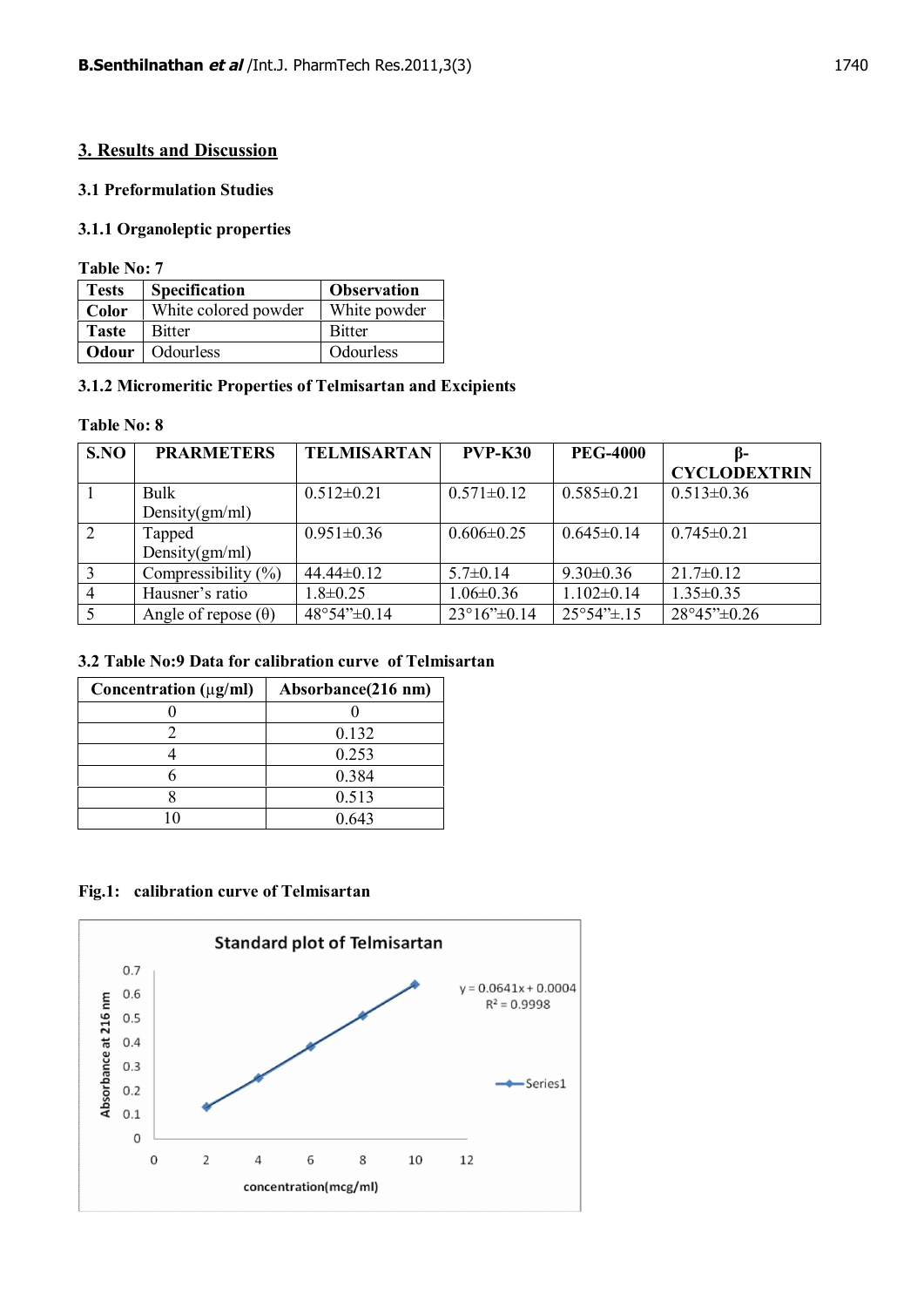**3.3 Fig no 2 FTIR Spectrum of pure Telmisartan**



**Fig no 3 FTIR Spectrum of PVP K-30**

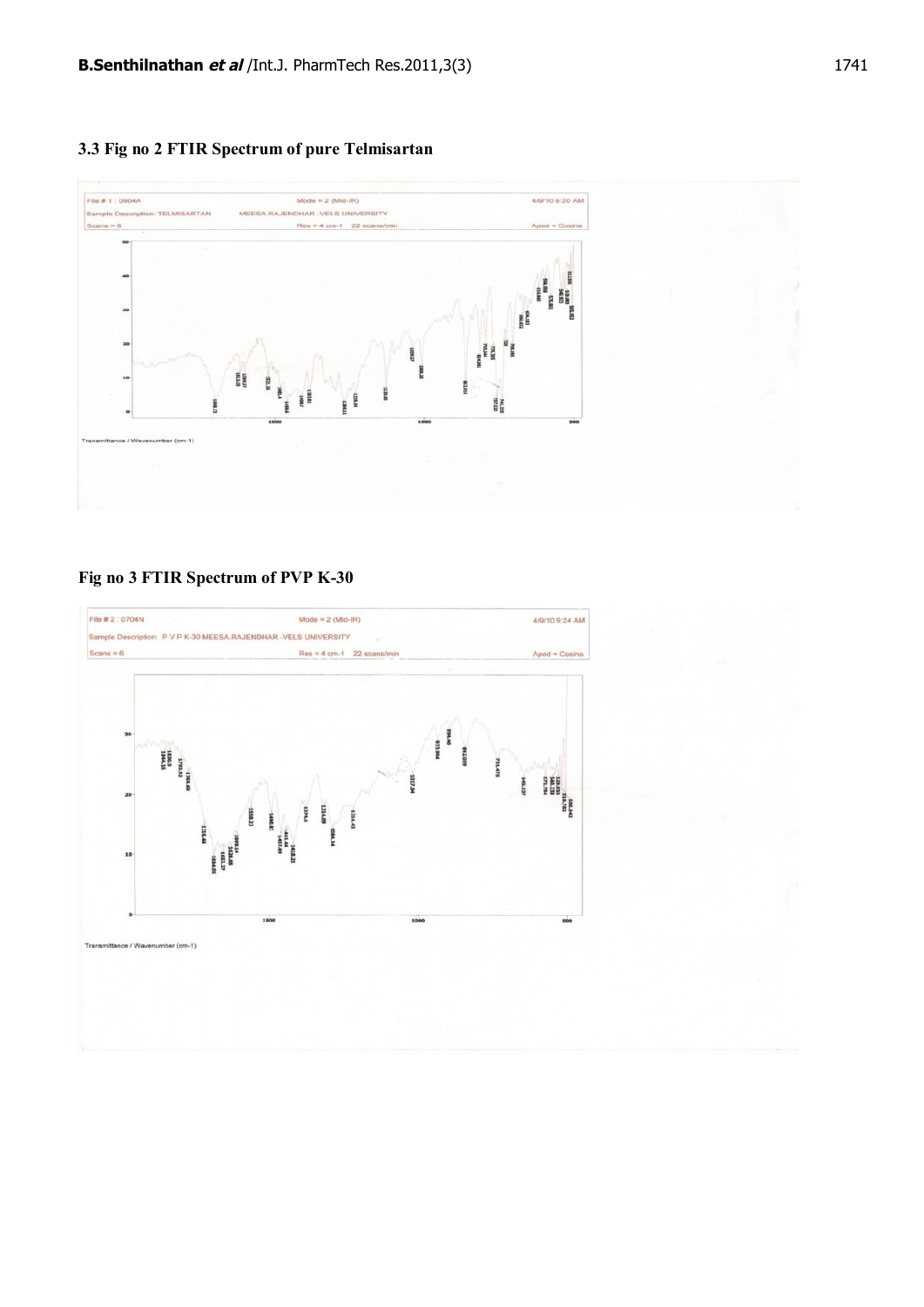**Fig no 4 FTIR Spectrum of PEG-4000**



**Fig no 5 FTIR Spectrum of B-CD**

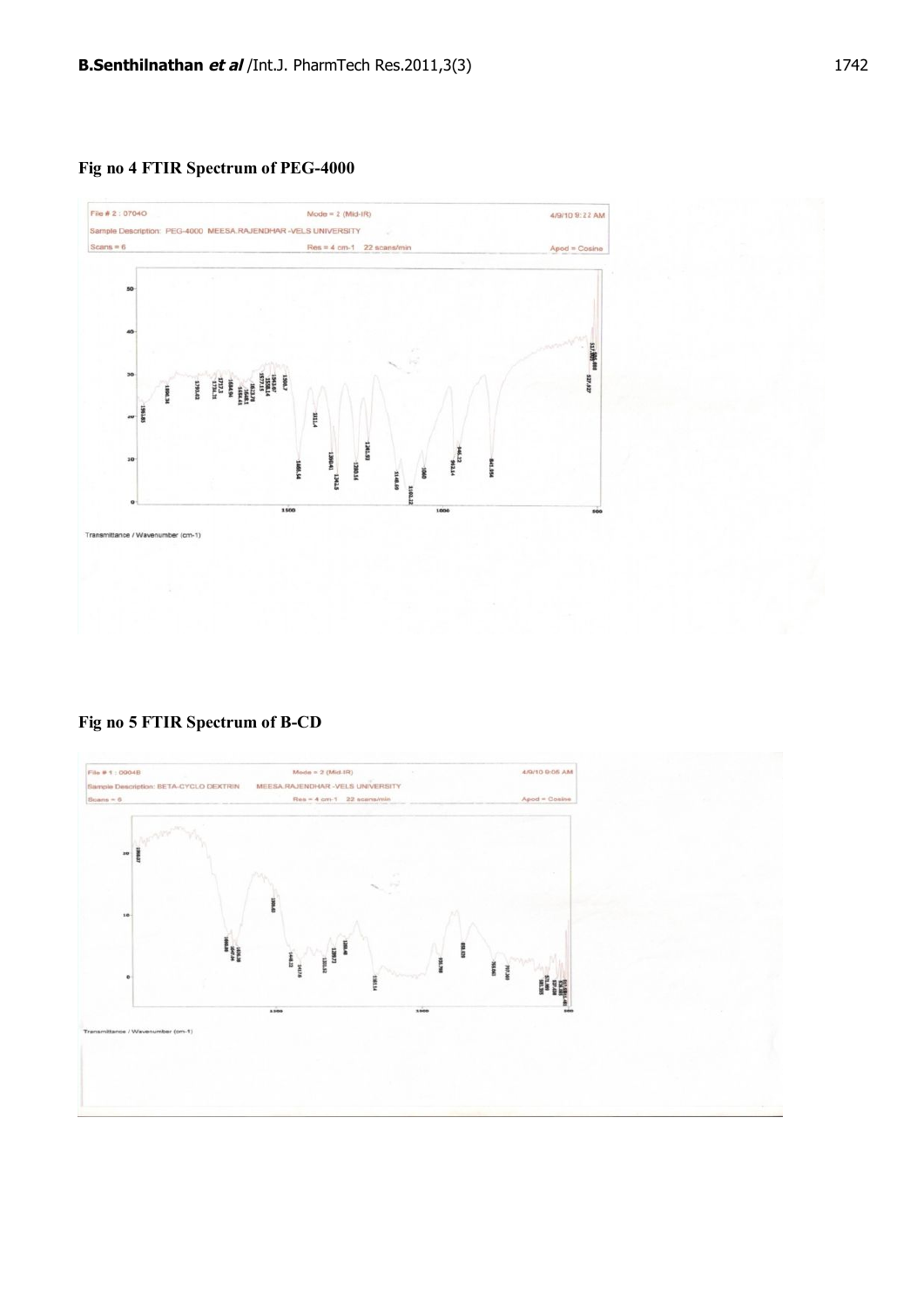

# **Fig no 6 FTIR Spectrum of Telmisartan+PVP K30**

**Fig no 7 FTIR Spectrum of Telmisartan+PEG 4000**

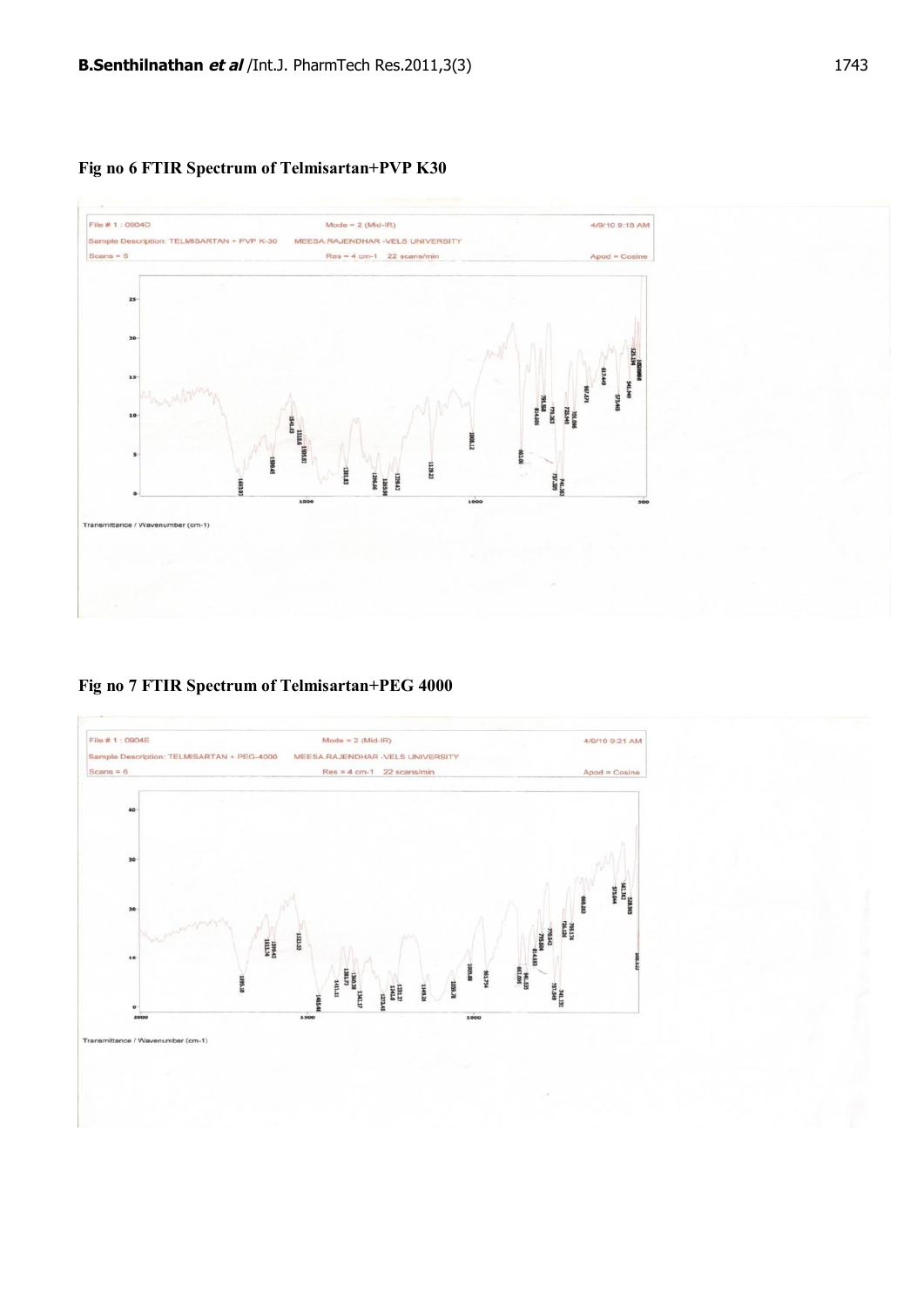



# **3.4. Micromeritic Properties Of Physical Mixtures Table no : 10**

| S.                     | <b>Parameter</b>           | <b>Formulations</b> |                    |                |                 |                 |                |                 |                 |                  |
|------------------------|----------------------------|---------------------|--------------------|----------------|-----------------|-----------------|----------------|-----------------|-----------------|------------------|
| $\mathbf{n}\mathbf{o}$ |                            | P1                  | <b>P2</b>          | P <sub>3</sub> | <b>P4</b>       | <b>P5</b>       | <b>P6</b>      | P7              | P <sub>8</sub>  | P <sub>9</sub>   |
|                        | Bulk                       | 0.066               | 0.075              | 0.071          | 0.065           | 0.071           | $0.070 \pm$    | 0.066           | 0.074           | 0.072            |
|                        | Density $(gm/ml)$          | $\pm 0.12$          | $\pm 0.21$         | $\pm 0.21$     | $\pm 0.51$      | $\pm 0.14$      | 0.21           | $\pm 0.25$      | $\pm 0.25$      | $\pm 0.36$       |
| 2                      | Tapped                     | 0.076               | 0.083              | 0.075          | 0.075           | 0.079           | $0.074\pm$     | 0.076           | 0.084           | 0.077            |
|                        | Density $(gm/ml)$          | $\pm 0.21$          | $\pm 0.36$         | $\pm 0.36$     | $\pm 0.36$      | $\pm 0.23$      | 0.32           | $\pm 0.14$      | $\pm 0.14$      | $\pm 0.25$       |
| 3                      | Compressibility $(\% )$    | 13.15               | 5.6                | 9.63           | 13.12           | 5.4             | $9.41 \pm 0$   | 13.16           | 6.92            | 11.90            |
|                        |                            | $\pm 0.14$          | $\pm 0.52$         | $\pm 0.42$     | $\pm 0.25$      | $\pm 0.32$      | .63            | $\pm 0.16$      | $\pm 0.36$      | $\pm 0.35$       |
| $\overline{4}$         | Hausner's ratio            | 1.15                | 1.04               | 1.13           | 1.12            | 1.05            | $1.09 \pm 0$   | 1.18            | 1.03            | 1.14             |
|                        |                            | $\pm 0.11$          | $\pm 0.21$         | $\pm 0.63$     | $\pm 0.36$      | $\pm 0.41$      | .25            | $\pm 0.36$      | $\pm 0.25$      | $\pm 0.15$       |
| 5                      | Angle of repose $(\theta)$ | $32^{\circ}11$ "    | $30^{\circ}56$     | 28°21"         | $30^{\circ}12"$ | $28^{\circ}14"$ | $29^{\circ}56$ | $30^{\circ}12"$ | $26^{\circ}14"$ | $27^{\circ}16$ " |
|                        |                            | $\pm 0.52$          | $45^{\circ}$ +0.45 | $\pm 0.25$     | $\pm 0.25$      | $\pm 0.14$      | "±0.14"        | $\pm 0.25$      | $\pm 0.14$      | $\pm 0.36$       |

**NOTE: P1-P3 : PVP K30 Physical Mixtures**

 **P4-P6 : PEG 4000 Physical Mixtures**

 **P7-P9 : β-CYCLODEXTRIN Physical Mixtures**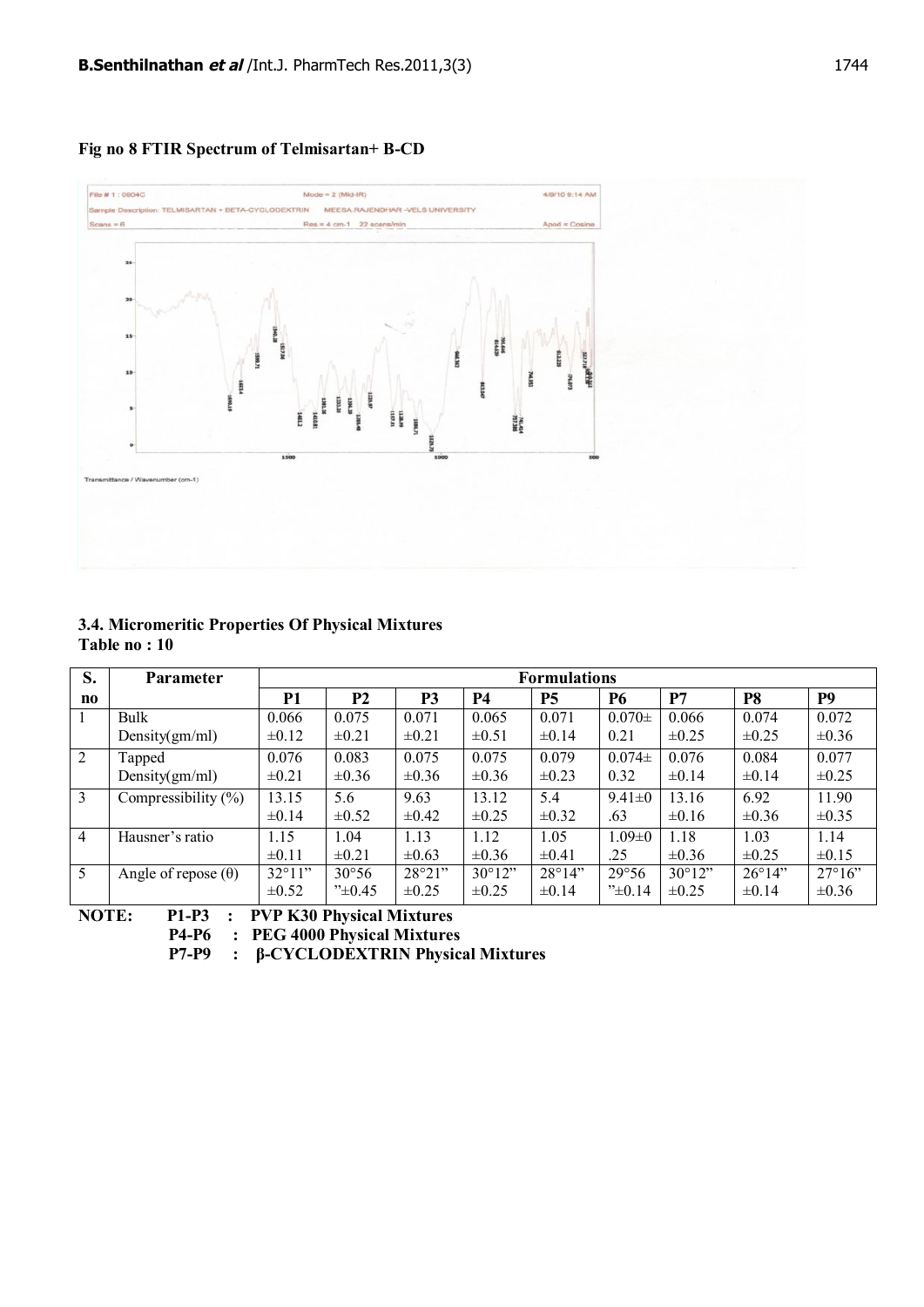**3.5.Micromeritic Properties Of Solid Dispersions and Inclusion Complexes Prepared By Solvent Evaporaton Method**

| S.             | <b>Parameter</b>                       | <b>Formulations</b> |                                 |                          |                 |                 |                                 |                                 |                     |                 |
|----------------|----------------------------------------|---------------------|---------------------------------|--------------------------|-----------------|-----------------|---------------------------------|---------------------------------|---------------------|-----------------|
| no             |                                        | <b>S1</b>           | S <sub>2</sub>                  | S <sub>3</sub>           | <b>S4</b>       | S <sub>5</sub>  | <b>S6</b>                       | C1                              | C <sub>2</sub>      | C <sub>3</sub>  |
|                | Bulk                                   | $0.063 \pm 0$       | $0.061 \pm 0$                   | 0.076                    | 0.076           | 0.074           | 0.074                           | 0.061                           | 0.074               | 0.071           |
|                | Density $(gm/ml)$                      | .14                 | .36                             | $\pm 0.56$               | $\pm 0.25$      | $\pm 0.52$      | $\pm 0.25$                      | $\pm 0.36$                      | $\pm 0.26$          | $\pm 0.62$      |
| $\overline{2}$ | Tapped                                 | $0.073 \pm 0$       | $0.072 \pm 0$                   | 0.085                    | 0.085           | 0.079           | 0.078                           | 0.075                           | 0.087               | 0.081           |
|                | Density $(gm/ml)$                      | .32                 | .23                             | $\pm 0.25$               | $\pm 0.36$      | $\pm 0.63$      | $\pm 0.36$                      | $\pm 0.25$                      | $\pm 0.61$          | $\pm 0.14$      |
| 3              | Compressibility                        | $13.6 \pm 0.$       | $13.2 \pm 0.$                   | 10.5                     | 6.42            | 6.32            | 10.5                            | 13.56                           | 6.12                | 10.12           |
|                | $(\%)$                                 | 12                  | 36                              | $\pm 0.14$               | $\pm 0.12$      | $\pm 0.41$      | $\pm 0.14$                      | $\pm 0.14$                      | $\pm 0.15$          | $\pm .36$       |
| 4              | Hausner's ratio                        | 1.15                | $1.15 \pm 0.$                   | 1.06                     | 1.06            | 1.11            | 1.11                            | 1.21                            | 1.05                | 1.12            |
|                |                                        | $\pm 0.25$          | 15                              | $\pm 0.36$               | $\pm 0.25$      | $\pm 0.45$      | $\pm 0.36$                      | $\pm 0.41$                      | $\pm 0.51$          | $\pm 0.25$      |
| 5              | Angle of repose                        | $26^{\circ}33" \pm$ | $24^{\circ}65^{\prime\prime}$ ± | $24^{\circ}16^{\circ}$ ± | $20^{\circ}42"$ | $27^{\circ}15"$ | $25^{\circ}24^{\prime\prime}$ ± | $26^{\circ}52^{\prime\prime}$ ± | $22^{\circ}53" \pm$ | $24^{\circ}54"$ |
|                | (0)                                    | 0.14                | 0.36                            | 0.25                     | $\pm 0.23$      | $\pm .36$       | 0.25                            | 0.25                            | 0.15                | $\pm 0.14$      |
|                | ------<br>------<br>---- --- - -- - -- |                     |                                 |                          |                 |                 |                                 |                                 |                     |                 |

**NOTE: S1,S3,S5 : PVP K30 Solid Dispersions S2,S4,S6 : PEG 4000 Solid Dispersions**

# **3.6. Micromeritic Properties Of Solid Dispersions and Inclusion Complexes Prepared By Kneading Method Table no :12**

| S.        | <b>Parameter</b>           | <b>Formulations</b> |                 |            |                                 |            |                |                                 |                |                |
|-----------|----------------------------|---------------------|-----------------|------------|---------------------------------|------------|----------------|---------------------------------|----------------|----------------|
| $\bf{no}$ |                            | D1                  | D <sub>2</sub>  | D3         | D4                              | D5         | D6             | C <sub>4</sub>                  | C <sub>5</sub> | C <sub>6</sub> |
|           | Bulk                       | 0.070               | 0.069           | 0.075      | 0.075                           | 0.072      | $0.070 \pm$    | $0.072\pm$ .                    | $0.075\pm$     | 0.073          |
|           | Density $(gm/ml)$          | $\pm 0.12$          | $\pm 0.36$      | $\pm 0.14$ | $\pm 0.25$                      | $\pm 0.25$ | 0.36           | 25                              | 0.26           | $\pm 0.62$     |
| 2         | Tapped                     | 0.081               | 0.080           | 0.084      | 0.085                           | 0.077      | $0.075\pm$     | $0.082 \pm 0$                   | $0.086\pm$     | 0.083          |
|           | Density $(gm/ml)$          | $\pm 0.32$          | $\pm 0.14$      | $\pm 0.25$ | $\pm 0.15$                      | $\pm 0.36$ | 0.25           | .14                             | 0.14           | $\pm 0.15$     |
| 3         | Compressibility            | 13.5                | 13.3            | 10.7       | 6.67                            | 6.49       | $10.9 \pm 0.$  | $9.99 \pm 0.$                   | $5.12 \pm 0.$  | 8.14           |
|           | $\frac{1}{2}$              | $\pm .14$           | $\pm 0.36$      | $\pm 0.36$ | $\pm 0.15$                      | $\pm 0.25$ | 36             | 25                              | 36             | $\pm 0.35$     |
| 4         | Hausner's ratio            | 1.09                | 1.15            | 1.02       | 1.09                            | 1.12       | $1.12 \pm 0.$  | $1.16 \pm 0.$                   | $1.03 \pm 0.$  | 1.13           |
|           |                            | $\pm 0.15$          | $\pm 0.25$      | $\pm 0.56$ | $\pm 0.25$                      | $\pm 0.36$ | 36             | 36                              | 63             | $\pm 0.45$     |
| 5         | Angle of repose $(\theta)$ | $24^{\circ}45"$     | $26^{\circ}15"$ | 24°36"     | $22^{\circ}13^{\prime\prime}$ ± | 23°21"     | $25^{\circ}19$ | $25^{\circ}67^{\prime\prime}$ ± | 18°84"         | 23°95"         |
|           |                            | $\pm 0.36$          | $\pm 0.23$      | $\pm .41$  | 0.36                            | $\pm$ .12  | $\pm 0.25$     | 0.15                            | $\pm 0.32$     | $\pm 0.75$     |

**NOTE: D1, D3, D5 : PVP K30 Solid Dispersions D2, D4, D6 : PEG 4000 Solid Dispersions**

 **C4-C6 : β-Cyclodextrin Inclusion Complexes**

### **The results indicate that the-**

- 1. Formulation (P8) shows excellent flow properties with values ranging from 25-30.
- 2. Formulation (S4) prepared by solvent evaporation method shows excellent flow properties with values ranging from 20-25.
- 3. Formulation (D4) prepared by kneading method shows excellent flow properties with values ranging from 20-25.
- 4. Formulation (C2) prepared by solvent evaporation method shows excellent flow properties with values ranging from 20-25.
- 5. Formulation (C5)prepared by kneading method shows excellent flow properties with values ranging from 25-30.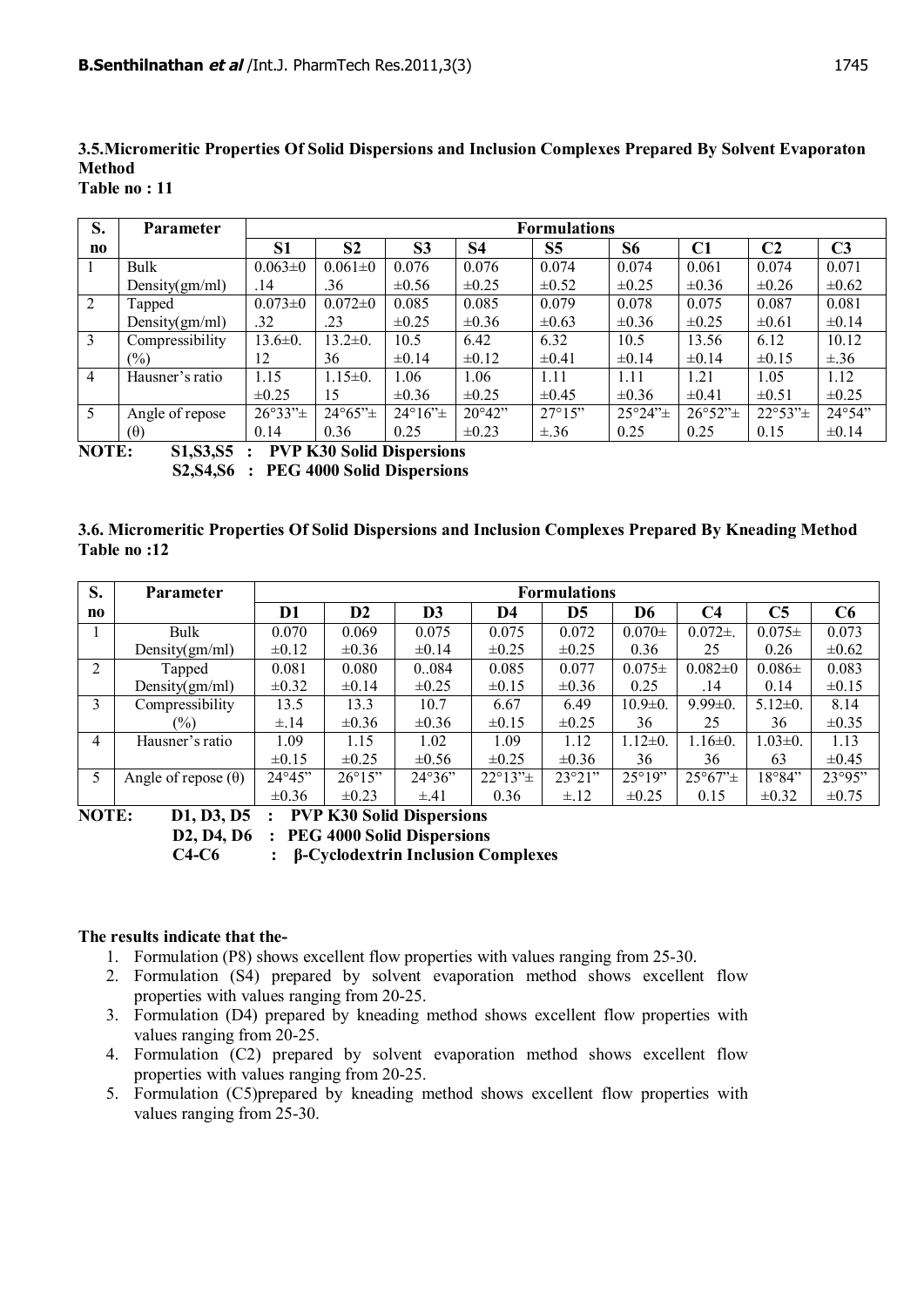| S.NO           | <b>FORMULATIONS</b> | % PRACTICAL YIELD OF |
|----------------|---------------------|----------------------|
|                |                     | <b>TELMISARTAN</b>   |
| 1              | S <sub>1</sub>      | 58                   |
| $\overline{2}$ | S <sub>2</sub>      | 78                   |
| $\overline{3}$ | S <sub>3</sub>      | 88                   |
| $\overline{4}$ | S <sub>4</sub>      | 96                   |
| 5              | S <sub>5</sub>      | 80                   |
| 6              | S <sub>6</sub>      | 90                   |
| 7              | C <sub>1</sub>      | 82                   |
| 8              | C2                  | 98                   |
| 9              | C <sub>3</sub>      | 92                   |
| 10             | D <sub>1</sub>      | 65                   |
| 11             | D <sub>2</sub>      | 82                   |
| 12             | D <sub>3</sub>      | 83                   |
| 13             | D4                  | 95                   |
| 14             | D <sub>5</sub>      | 74                   |
| 15             | D <sub>6</sub>      | 90                   |
| 16             | C <sub>4</sub>      | 84                   |
| 17             | C <sub>5</sub>      | 97                   |
| 18             | C6                  | 90                   |

#### **3.7.Estimation Of Practical Yield Table no:13**

**Note : S1-S6 (solid dispersions prepared by solvent evaporation method) D1-D6 (solid dispersions prepared by kneading method) C1-C3 (inclusion complexes prepared by solvent evaporation method) C4-C6(inclusion complexes prepared by kneading method)**

**Fig no :9 Estimation of Practical Yield**



#### **The results indicate that-**

- 1. Formulation (S4) prepared by solvent evaporation method shows better practical yield.
- 2. Formulation (D4) prepared by kneading method shows better practical yield.
- 3. Formulation (C2) prepared by solvent evaporation method shows better practical yield.
- 4. Formulation (C5)prepared by kneading method shows better practical yield.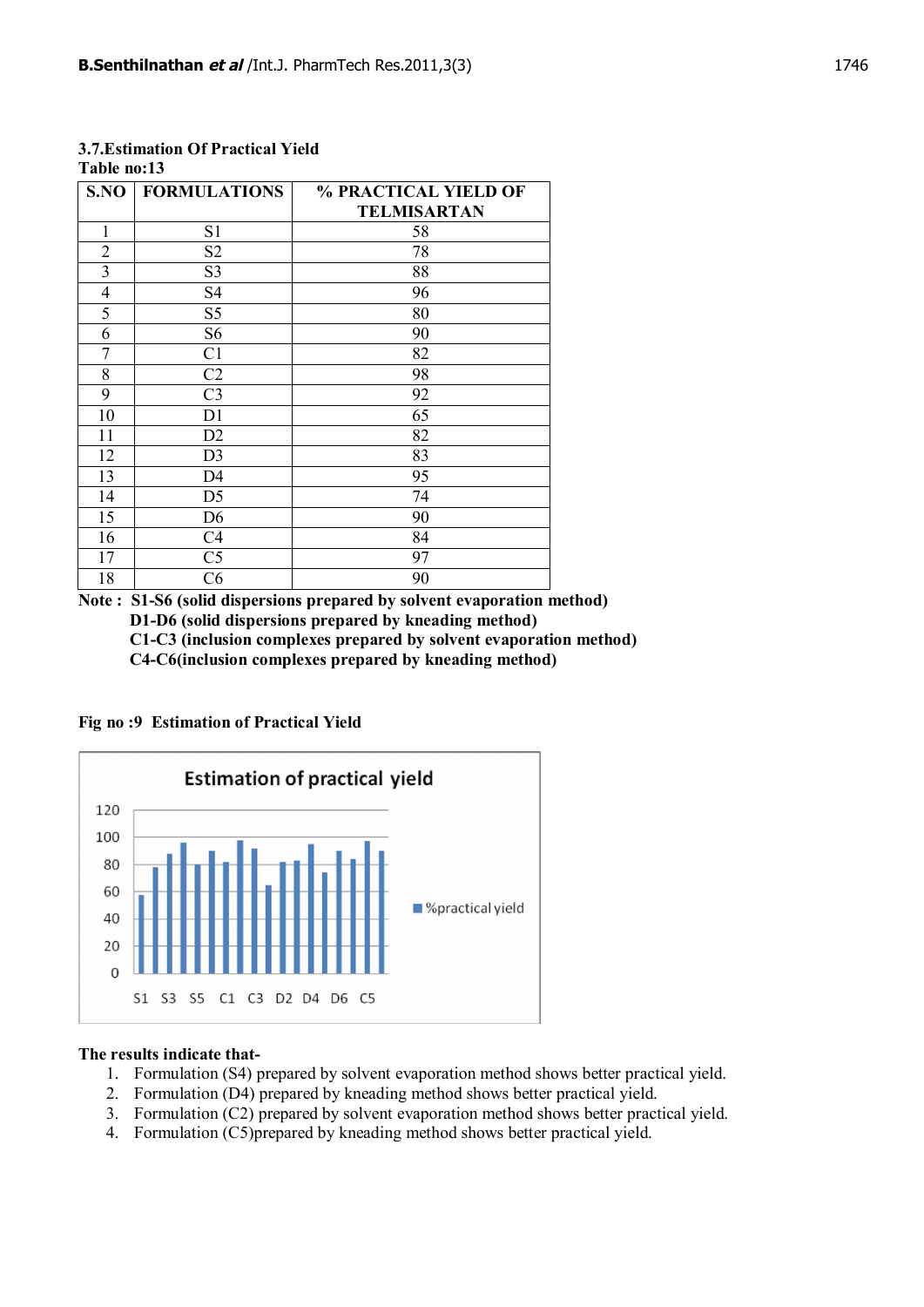| 1 apie no:14    |                        |                  |  |  |  |  |  |  |  |
|-----------------|------------------------|------------------|--|--|--|--|--|--|--|
| S.NO            | <b>FORMULATIONS</b>    | % OF TELMISARTAN |  |  |  |  |  |  |  |
|                 |                        | <b>PRESENT</b>   |  |  |  |  |  |  |  |
| $\mathbf{1}$    | P <sub>1</sub>         | 97.5             |  |  |  |  |  |  |  |
| $\overline{2}$  | P <sub>2</sub>         | 98.5             |  |  |  |  |  |  |  |
| $\overline{3}$  | P <sub>3</sub>         | 98.0             |  |  |  |  |  |  |  |
| $\overline{4}$  | P4                     | 97.5             |  |  |  |  |  |  |  |
| $\overline{5}$  | P <sub>5</sub>         | 99.0             |  |  |  |  |  |  |  |
| 6               | P <sub>6</sub>         | 98.5             |  |  |  |  |  |  |  |
| $\overline{7}$  | P7                     | 97.5             |  |  |  |  |  |  |  |
| 8               | P <sub>8</sub>         | 98.5             |  |  |  |  |  |  |  |
| 9               | P <sub>9</sub>         | 98.0             |  |  |  |  |  |  |  |
| 10              | S <sub>1</sub>         | 97.5             |  |  |  |  |  |  |  |
| 11              | S <sub>2</sub>         | 97.5             |  |  |  |  |  |  |  |
| 12              | S <sub>3</sub>         | 98.5             |  |  |  |  |  |  |  |
| 13              | S <sub>4</sub>         | 99.0             |  |  |  |  |  |  |  |
| 14              | S5                     | 98.0             |  |  |  |  |  |  |  |
| 15              | S <sub>6</sub>         | 98.5             |  |  |  |  |  |  |  |
| 16              | C <sub>1</sub>         | 98.5             |  |  |  |  |  |  |  |
| 17              | C <sub>2</sub>         | 99.5             |  |  |  |  |  |  |  |
| 18              | C <sub>3</sub>         | 99.0             |  |  |  |  |  |  |  |
| 19              | D1                     | 98.5             |  |  |  |  |  |  |  |
| 20              | D2                     | 98.5             |  |  |  |  |  |  |  |
| 21              | D <sub>3</sub>         | 99.0             |  |  |  |  |  |  |  |
| 22              | D <sub>4</sub>         | 99.0             |  |  |  |  |  |  |  |
| 23              | D <sub>5</sub>         | 98.0             |  |  |  |  |  |  |  |
| 24              | D <sub>6</sub>         | 98.5             |  |  |  |  |  |  |  |
| 25              | C <sub>4</sub>         | 98.0             |  |  |  |  |  |  |  |
| 26              | C <sub>5</sub>         | 99.5             |  |  |  |  |  |  |  |
| $\overline{27}$ | $\overline{\text{C6}}$ | 98.5             |  |  |  |  |  |  |  |

#### **3.8.Estimation Of Drug Content Table no:14**

**Note : P1-P9( physical mixtures with different ratios of carriers)**

 **S1-S6 (solid dispersions prepared by solvent evaporation method)**

 **D1-D6 (solid dispersions prepared by kneading method)**

 **C1-C3 (inclusion complexes prepared by solvent evaporation method)**

 **C4-C6(inclusion complexes prepared by kneading method)**

The results indicate that the

- 1. Formulation (P8) shows 99.5% of drug content.
- 2. Formulation (S4) prepared by solvent evaporation method shows 99.0% of drug content.
- 3. Formulation (D4) prepared by kneading method shows 99.0% of drug content. Formulation (C2) prepared by solvent evaporation method shows 99.5% of drug content.
- 4. Formulation (C5)prepared by kneading method shows 99.5% of drug content.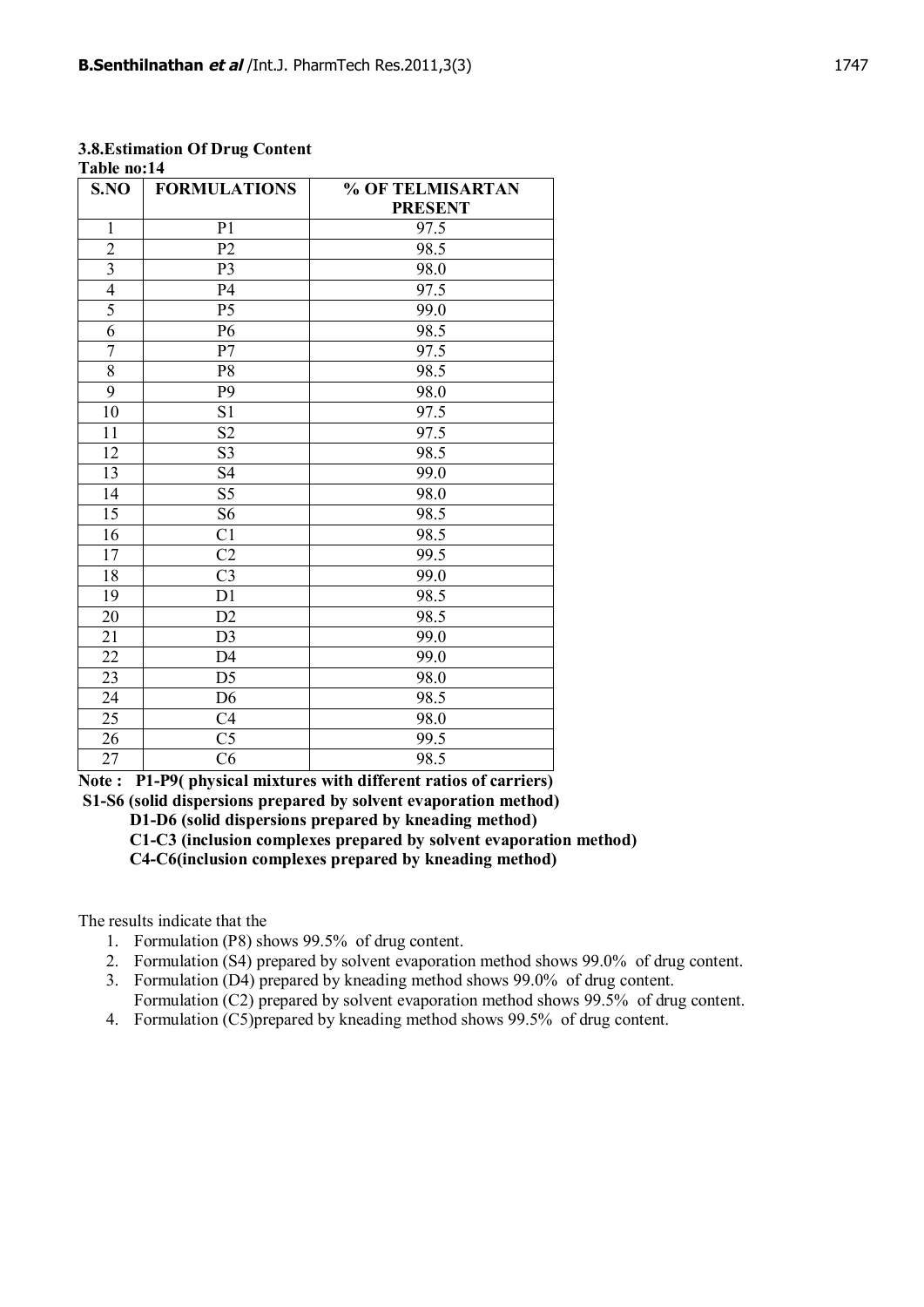**3.9** *Invitro* **Dissolution Profile Of Telmisartan Formulations16-20,25**

#### **a) Physical Mixtures Table no:15**

| S.       | <b>TIME</b> | <b>PURE</b> | CUMULATIVE $%$ DRUG RELEASE (X $\pm$ S.D) |                |            |            |            |            |               |                |                |
|----------|-------------|-------------|-------------------------------------------|----------------|------------|------------|------------|------------|---------------|----------------|----------------|
| N        |             | <b>DRU</b>  | <b>P1</b>                                 | P <sub>2</sub> | <b>P3</b>  | <b>P4</b>  | <b>P5</b>  | <b>P6</b>  | P7            | P <sub>8</sub> | P <sub>9</sub> |
| O        |             | G           |                                           |                |            |            |            |            |               |                |                |
| $\theta$ | $\theta$    | $\Omega$    | $\Omega$                                  | $\Omega$       | $\theta$   | $\theta$   | $\Omega$   | $\theta$   | $\Omega$      | $\theta$       | $\Omega$       |
|          | 10          | 9.25        | 32.55                                     | 35.52          | 20.45      | 22.56      | 31.82      | 19.95      | 23.56         | 25.12          | 22.65          |
|          |             | $\pm 0.33$  | $\pm 0.14$                                | $\pm 0.45$     | $\pm 0.33$ | $\pm 0.12$ | $\pm 0.54$ | $\pm 0.36$ | $\pm 0.32$    | $\pm 0.68$     | $\pm 0.14$     |
| 2        | 20          | 13.77       | 39.58                                     | 41.56          | 26.52      | 30.35      | 38.75      | 24.35      | 32.45         | 33.12          | 34.54          |
|          |             | $\pm 0.42$  | $\pm 0.16$                                | $\pm 0.32$     | $\pm 0.25$ | $\pm 0.25$ | $\pm 0.45$ | $\pm 0.54$ | $\pm 0.45$    | $\pm 0.61$     | $\pm 0.45$     |
| 3        | 30          | 17.73       | 45.56                                     | 49.52          | 31.35      | 40.56      | 45.15      | 36.96      | 42.56         | 46.14          | 41.39          |
|          |             | $\pm 0.52$  | $\pm 0.58$                                | $\pm 0.26$     | $\pm 0.45$ | $\pm 0.33$ | $\pm 0.54$ | $\pm 0.65$ | $\pm 0.44$    | $\pm 0.51$     | $\pm 0.52$     |
| 4        | 40          | 24.45       | 52.15                                     | 55.62          | 38.65      | 57.33      | 59.43      | 41.12      | 58.65         | 59.65          | 49.26          |
|          |             | $\pm 0.12$  | $\pm 0.36$                                | $\pm 0.56$     | $\pm 0.65$ | $\pm 0.41$ | $\pm 0.12$ | $\pm 0.45$ | $\pm 0.54$    | $\pm 0.64$     | $\pm 0.65$     |
| 5        | 50          | 29.68       | 58.65                                     | 61.98          | 42.75      | 66.57      | 69.92      | 44.12      | 66.45         | 67.32          | 56.21          |
|          |             | $\pm 0.56$  | $\pm 0.56$                                | $\pm 0.48$     | $\pm 0.89$ | $\pm 0.51$ | $\pm 0.48$ | $\pm 0.14$ | $\pm 0.33\pm$ | $\pm 0.63$     | $\pm 0.56$     |
| 6        | 60          | 35.42       | 61.66                                     | 65.46          | 46.32      | 72.45      | 73.54      | 48.32      | 73.52         | 74.25          | 64.55          |
|          |             | $\pm 0.12$  | $\pm 0.44$                                | $\pm 0.69$     | $\pm 0.71$ | $\pm 0.56$ | $\pm 0.32$ | $\pm 0.63$ | $\pm 0.25$    | $\pm 0.35$     | $\pm 0.36$     |

The results indicate that the

- $\triangle$  The invitro dissolution study of all formulations were having (P1-P9) shows the cumulative percentage of drug release minimal 46.23 and maximum 74.25 at the end of 60 minutes.
- $\div$  The invitro dissolution study of all formulations were having (S1-S6) shows the cumulative percentage of drug release minimal 48.50 and maximum 97.39 at the end of 60 minutes.
- $\triangle$  The invitro dissolution study of all formulations were having (C1-C3) shows the cumulative percentage of drug release minimal 81.89 and maximum 93.45at the end of 60 minutes.
- $\div$  The invitro dissolution study of all formulations were having (D1-D6) shows the cumulative percentage of drug release minimal 49.86 and maximum 91.46 at the end of 60 minutes.
- $\triangle$  The invitro dissolution study of all formulations were having (C4-C6) shows the cumulative percentage of drug release minimal 83.45 and maximum 99.89 at the end of 60 minutes.

 As compared to other formulations, C5 given 57.45% drug release after first 20 minutes and 99.89% of drug release at the end of 60 minutes.All the formulations complies all evaluatory parameters. Therefore the C5 formulation was chosen as the best formulation from all 27 batches.

#### **Conclusion**

From the in vitro drug release profile, it can be seen that formulation containing 1:2 ratio of β-cyclodextrin inclusion complexes by using kneading method showed higher dissolution rates when compared to solid dispersions (1:2) ratio of PEG 4000 by using solvent evaporation method. The significant improvement in dissolution characters of inclusion complexes may be due to formation of readily soluble inclusion complex in the dissolution medium, increased drug particle wettability and reduction of crystallinity degree of the product.

# **References**

.

- 1. Brahmankar .D.M., Sunil Jaiswal.B.,- Biopharmaceutics and Pharmakokinetics A Treatise. 1<sup>st</sup> edition:2005: 27-30.5-6.
- 2. Christian Leuner., Jennifer Dressmann., Improving drug solubility for oral delivery using solid dispersions. European Journal of

Pharmaceutics and Biopharmaceutics. 2000; 50: 47-48.

3. Gare Kani. H.A., Sadeghi. F., Badiee. A., Mostafa S.A., Rajabisiahboomi. A.R., Crystal habit modifications of Ibuprofen and their Physicochemical Characteristics. Drug Development and Industrial Pharmacy. 2001; 27 (8): 803-809.